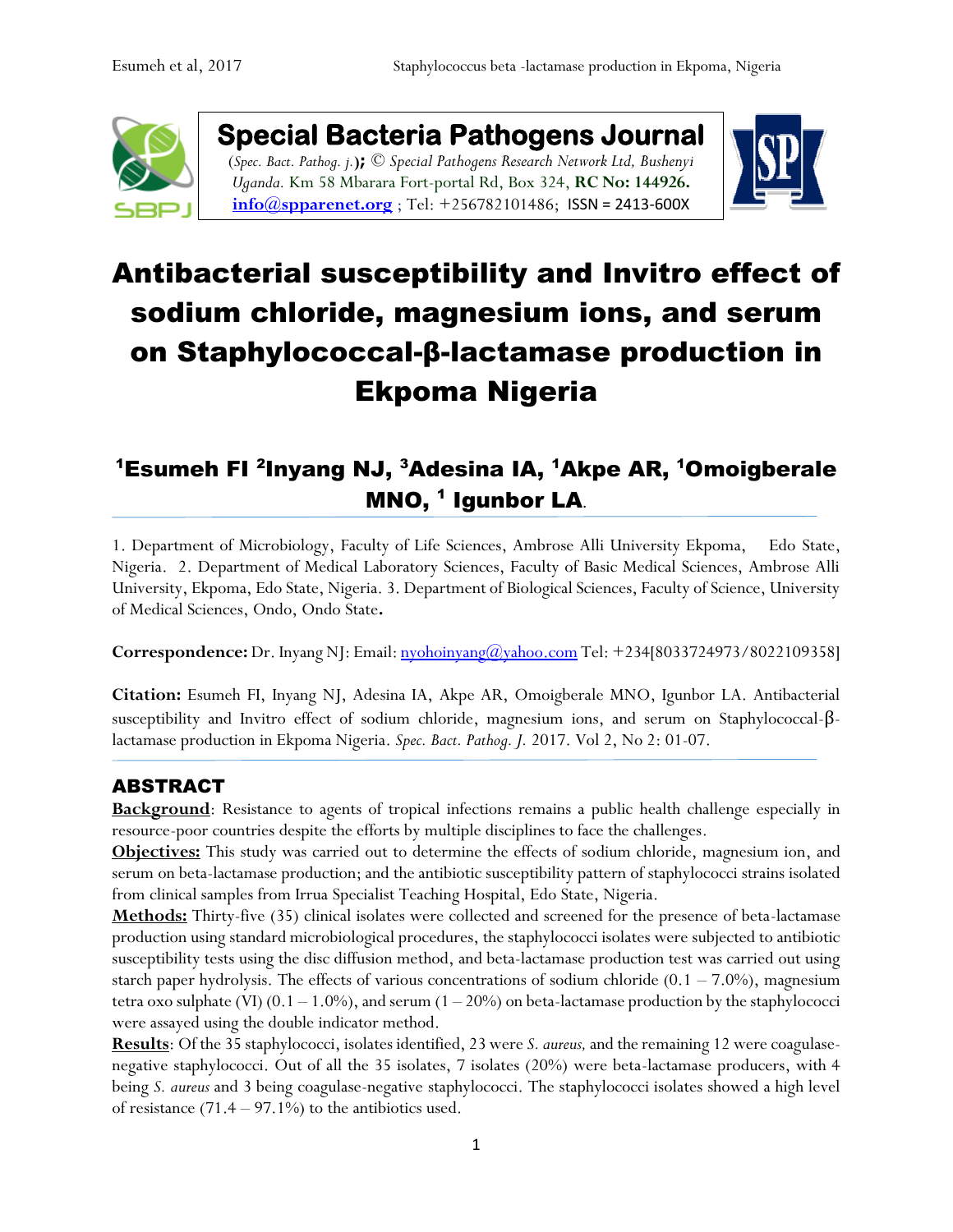**Conclusion**: Beta-lactamase production was enhanced by NaCl and serum at a high concentration, but when subjected to statistical analysis individually it was not significant p>0.05, when compared against each other it was significant p < 0.05. Mg<sup>2+</sup> was inhibitory at higher concentration of 1.0%, 5.0% and 7.0% with p > 0.05. This study indicates that  $Mg^{2+}$  could be used as a beta-lactamase inhibitor in the manufacturing of beta-lactam antibiotics.

#### INTRODUCTION

Staphylococci are Gram-positive spherical cells, usually arranged in grape-like irregular clusters. They grow readily in many types of media and are active metabolically, fermenting carbohydrates and producing pigments that vary from white to deep yellow. Some are members of the normal flora of the skin and mucous membranes of humans; others cause suppuration, abscess formation, a variety of pyogenic infections, and even fatal septicemia [1]. Staphylococci rapidly develop resistance to many antimicrobial agents and present difficult therapeutic problems [1]. Many staphylococci, and certain other bacteria species are resistant to penicillin G because they produce beta-lactamase (penicillinase). Beta-lactamases are enzymes produced by bacteria that inactivate beta-lactam drugs by hydrolyzing the beta-lactam ring of the betalactam molecules. Most beta-lactamases inactivate either penicillins or cephalosporins, but some can inactivate both classes of drugs [2].

Staphylococcal resistance to penicillin is mediated by *blaZ*, the gene that encodes beta-lactamase. This predominantly extracellular enzyme, synthesized when staphylococci are exposed to β-lactam antibiotics, hydrolyzes the β-lactam ring, rendering the β-lactam inactive. Genes that encode beta-lactamases can be located on the bacterial chromosome, plasmids, or transposable elements [2, 3]. Resistance to β-lactams mediated by beta-lactamases can

be overcome with the use of beta-lactamase inhibitors. Beta-lactamase inhibitors are substances designed to inhibit or destroy the effectiveness of beta-lactamase enzymes. Inhibitors generally have little antimicrobial properties themselves and so are combined with a β-lactam antibiotic [4]. Staphylococcal infections have been prevalent in various communities and healthcare institutions in both developed and developing countries.

## **OBJECTIVE**

Hence, the present study was carried out to determine the effect of sodium chloride, magnesium, and human serum on betalactamase production; and then to ascertain the antibiotic susceptibility pattern of clinical isolates of staphylococci from inpatients of the Irrua Specialist Teaching Hospital, Irrua, Nigeria.

## MATERIALS AND METHODS

Analysis of samples: Aseptic and standard microbiological method [16] was adopted in media preparation and sample inoculation. MacConkey agar, Blood agar base, Nutrient agar, and Mueller Hinton sensitivity testing agar medium were prepared according to the manufacturer's (LAB M Limited UK) instructions. They were sterilized at  $121^0C$ for 15 minutes holding time in an autoclave. Ten percent sheep blood agar was prepared according to the manufacturer's instruction. About 20 ml of each medium was dispensed on a sterile disposable plastic Petri dish and allowed to set. Samples were inoculated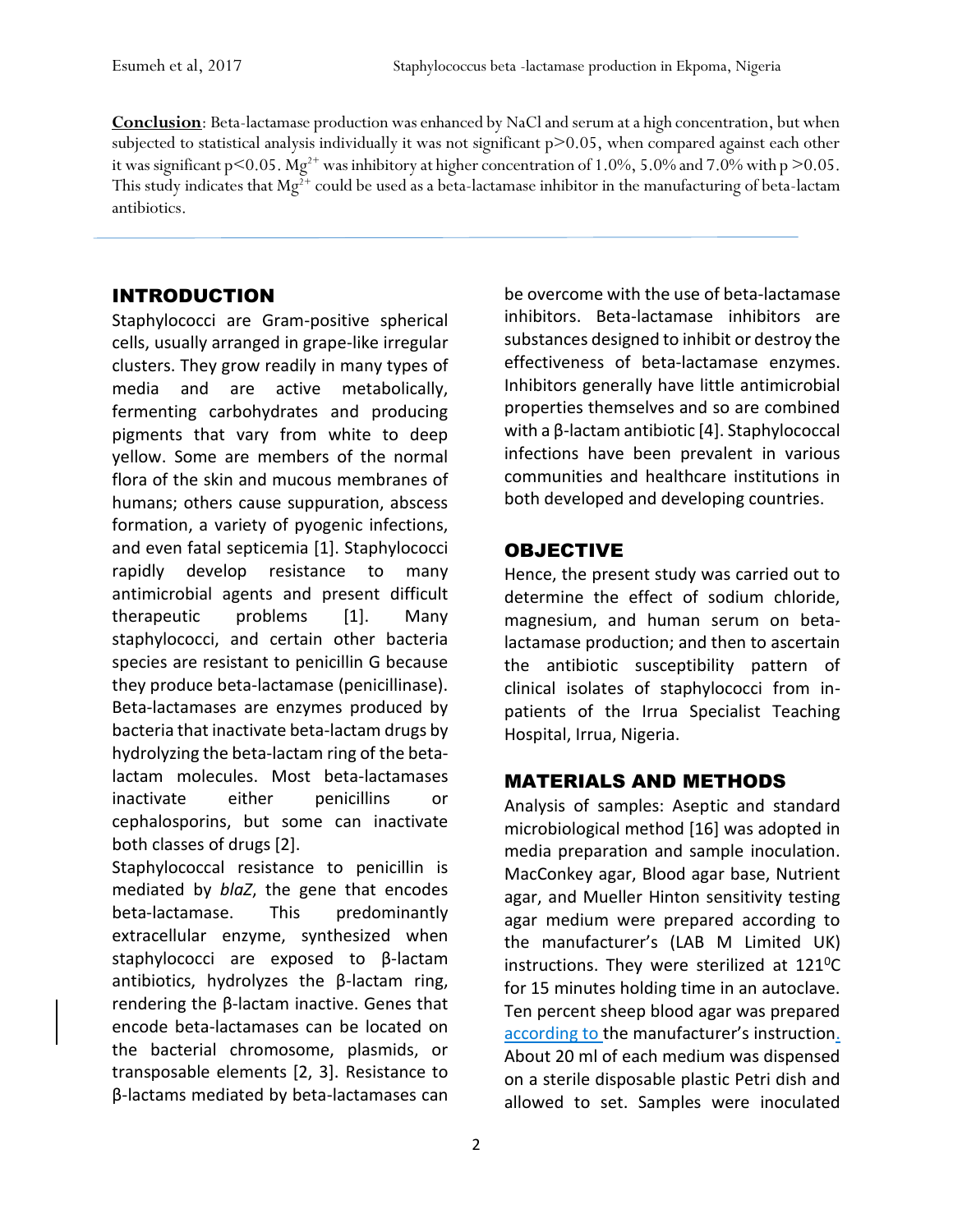onto MacConkey, Nutrient, and Blood agar plates respectively for bacterial isolation. They were all incubated at  $37\pm3\degree$ C for 18-24 hours. Direct Gram smear was made on a microscope slide and wet mounts prepared and examined microscopically. Significant mixed growth of bacteria colonies (more than 25 colonies per plate) was separated into single colonies by obtaining purity plates and all suspected colonies for other microorganisms and *Staph aureus* were identified according to the scheme of Cowan and Steel's Manual for the identification of medically important bacteria as revised by Barrow and Feltham [17]. All the identified organism was inoculated into nutrient agar slant and stored at -20<sup>0</sup>C.

#### Collection of Samples

A total of 35 isolates of *Staphylococcus* species were collected from the Microbiology Department of Irrua Specialist Teaching Hospital, Irrua, Nigeria. These isolates were from clinical samples sent to the Microbiology Laboratory that was stored at -20<sup>0</sup>C after identification using standard microbiology methods [5].

#### Characterization of Staph

To confirm the identity of all the isolates collected, they were inoculated separately onto Mannitol Salt agar and blood agar ( Lab M Limited UK); then incubated at 37°C for 18 - 24 hours. Gram staining and catalase test were performed on the isolates. All colonies that are Gram-positive cocci and catalasepositive were tested for coagulase production by both the slide and tube tests using human pooled plasma. Based on coagulase production, the *Staphylococcus* species were grouped as *S. aureus* (coagulase-positive) and coagulase-negative Staphylococci [5, 6].

Beta-lactamase (Penicillinase) Production Test

All the staphylococcal isolates were tested for their ability to produce beta-lactamase. Beta-lactamase test was carried out using the Starch Paper Method [7]. Strips of starch paper measuring 4 cm by 7 cm were cut, put in a glass petri dish, and sterilized using the hot air oven at 160°C. The strips were soaked for 10 min in a solution of benzylpenicillin dissolved in phosphate buffer and spread evenly on sterile Petri dishes. About 18 – 24 hrs old cultures of the staphylococcal isolates grown on nutrient agar were inoculated on the surface of the test starch paper and spread over an area of 2 to 3 mm. The Petri dishes were incubated at  $37^{\circ}$ C for 30 min, then Gram's iodine solution was used to flood the plate and drained off immediately. The starch paper turned uniformly black within 30 seconds of application. Colonies with decolorized zones around them were reported as positive for beta-lactamase but colonies with black background showed beta-lactamase negative.

## Antibiotic Sensitivity Tests

Antibiotic susceptibility of staphylococcal isolates was determined by the Kirby-Bauer disk diffusion method as described by Clinical Laboratory Standards Institute [8]. The staphylococcal isolates were grown in nutrient broth at 37°C overnight. The suspension was visually adjusted with normal saline to 0.5 McFarland turbidity standard. Each inoculum was separately swabbed across the entire surface of sterile Muller Hinton agar plates using a sterile swab stick. The commercial antibiotic disks which consisted of amoxicillin (25 mcg), tetracycline (30 mcg), cloxacillin (5 mcg), erythromycin (4 mcg), chloramphenicol (30 mcg), cotrimoxazole (25 mcg), gentamicin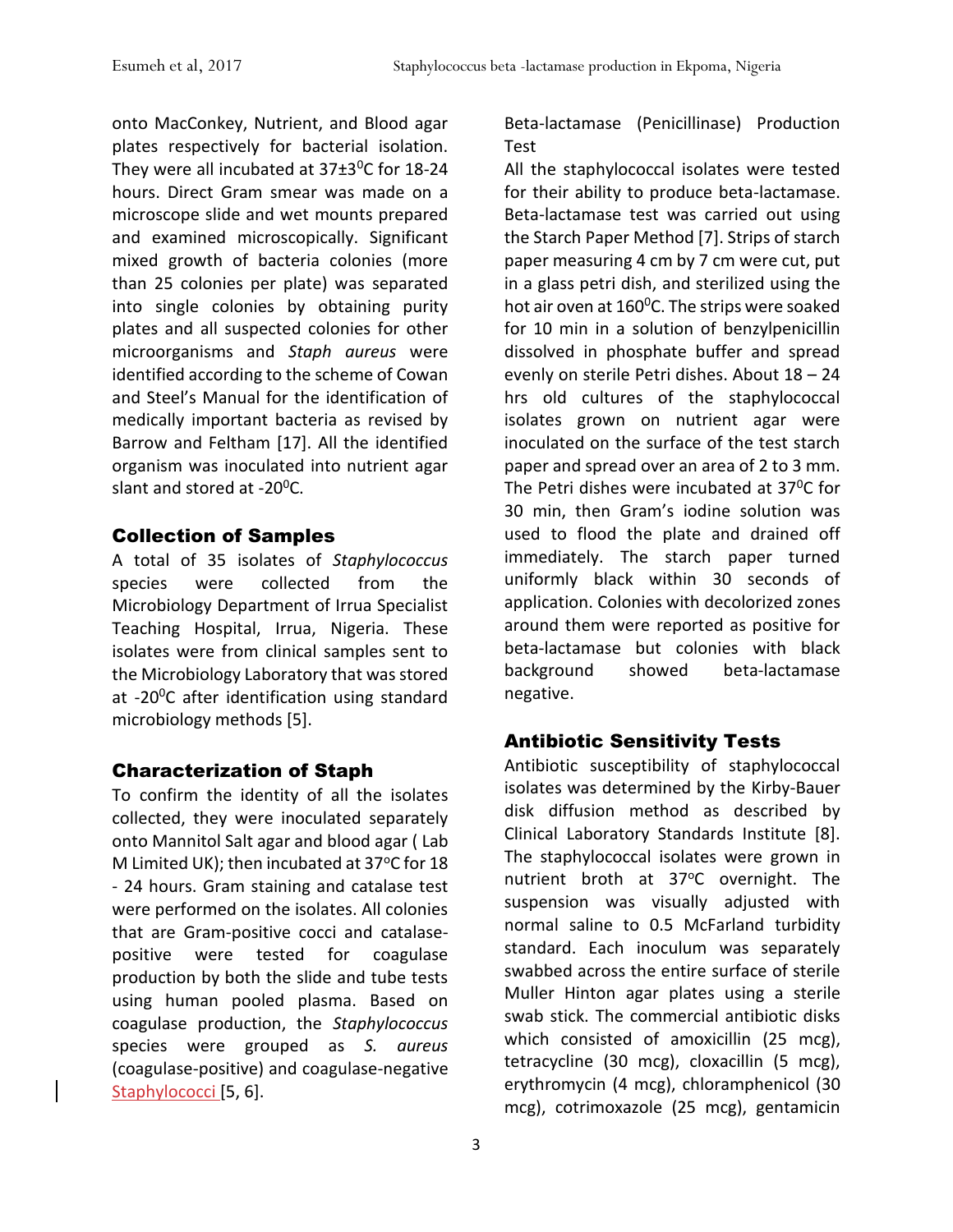(10 mcg), and Augmentin (30 mcg) were aseptically placed on the inoculated agar plates. After 30 minutes, the plates were inverted and incubated for 18 – 24 hours at 37°C. Then the zones of inhibition were measured in millimeters and the interpretation chart [8] was used to determine the susceptibility patterns of the staph isolates.

Effect of Sodium Chloride, Magnesium, and Serum on Beta-Lactamase Production

The effects of sodium chloride, magnesium, and serum on beta-lactamase production were carried out using a combination of penicillin-sensitive *Staphylococcus aureus* ( NTCT 6571) and 5% starch solution in nutrient agar plate as indicators (double indicator method) to demonstrate the production of penicillinase by the isolates.

The sodium chloride and magnesium were diluted in nutrient broth to contain 0.1 to 7.0g concentration in test tubes. The serum was diluted to 1 to 20% concentration in broth, to control the experiment test tubes containing only nutrient broth was added, and all the test tubes were inoculated with 100ul of 0.5 Mac Farland standard turbidity of the test isolate from overnight broth culture, which contained 1000iu of Penicillin G and incubated at  $37^{\circ}$ C in a water bath overnight. After overnight incubation, the tubes were centrifuged at 2500 rpm for 30 min and the supernatant was collected and stored frozen for further test.

The nutrient agar, to which 5% of starch and penicillin G (1000 iu) was added, was then inoculated by a penicillin-sensitive strain of *Staphylococcus aureus* (Oxford *Staphylococcus* –NCTC 6571). With the help of punch, about  $5 - 6$  punch holes (wells) were made on each plate. The thawed frozen filtrate from the nutrient broths was used to fill the wells. The plate was then incubated at 37 $\degree$ C for 18 – 24 hours.

The growth of the sensitive strain of *Staphylococcus aureus* was observed around the wells. This shows that the betalactamase in the well has been able to diffuse into the agar and inactivate the action of penicillin, thereby allowing the growth of the organism. After this observation, the plate was flooded with iodine solution and it was immediately drained off. This caused the surface of the agar containing starch to turn uniformly blue-black within 30 seconds of application. There was no blue-black coloration around the wells containing the filtrate. This indicates the action of beta-lactamase in the wells. The readings were taken by measuring the diameter across the wells of the decolorized zones, to determine the effects of different concentrations of sodium chloride, magnesium ions, and serum on βlactamase production

## RESULTS

Out of the 35 isolates of *Staphylococcus* species collected from Irrua Specialist Teaching Hospital, Irrua, 23 were Coagulase Positive (*Staphylococcus aureus*) and 12 were coagulase-negative Staphylococci. Out of the 35 isolates, 7 isolates (20%) were beta-lactamase producers, comprising of 4 *S. aureus* and 3 coagulase-negative staphylococci (Table 1).

The patterns of antibiotic resistance of the isolates recovered from different clinical sources were evaluated and are shown in Table 2. Of the 35 staphylococci isolates tested; 97.1% of the isolates were resistant to tetracycline, 94.3% to Cotrimoxazole and gentamicin, 91.4% to erythromycin, 88.6% to cloxacillin, 80% to chloramphenicol, 74.3% to amoxicillin, and the least resistance 71.4% to augmentin.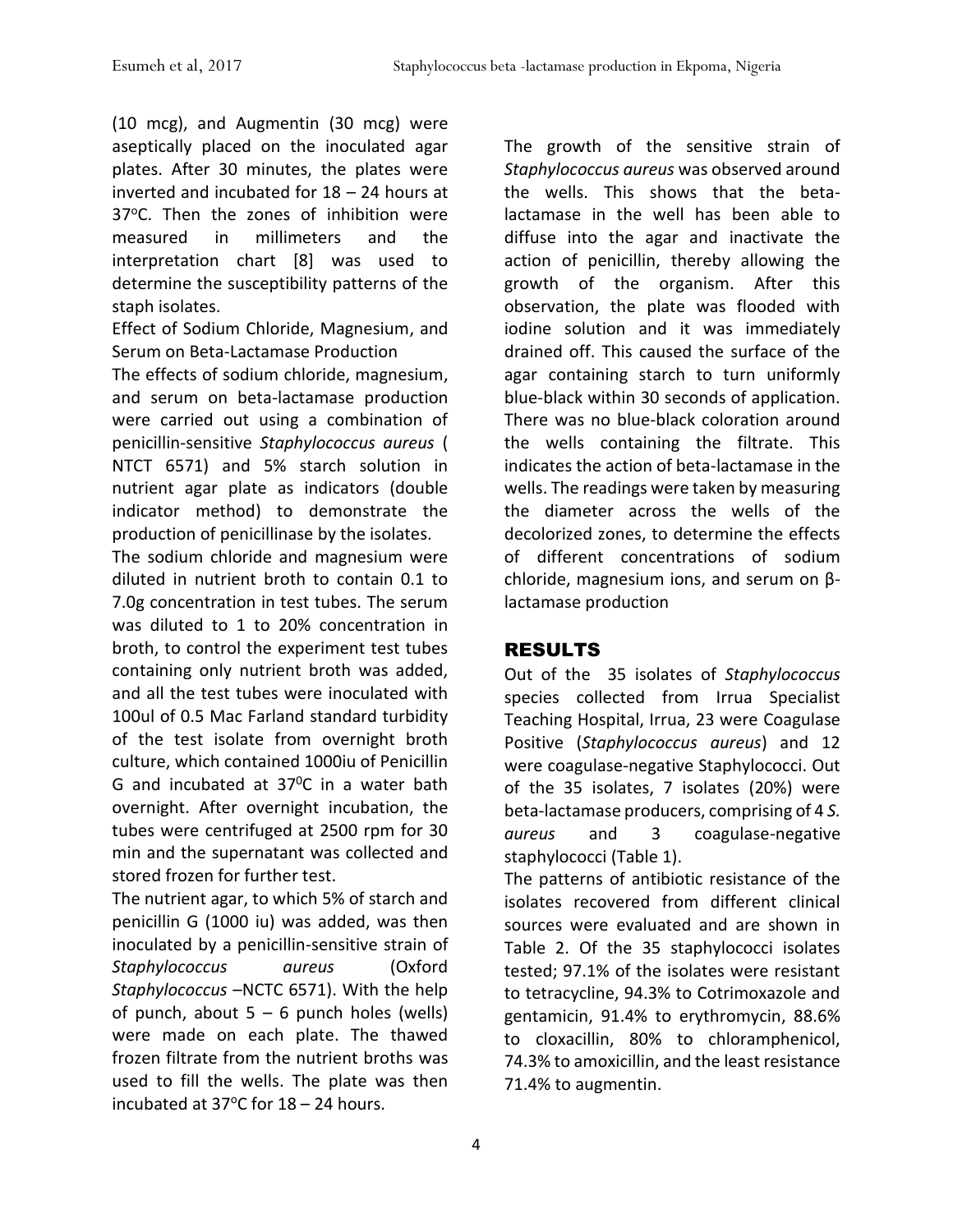Two strains of the coagulase-positive staphylococci producing beta-lactamase and a strain of the coagulase-negative staphylococci producing beta-lactamase that were subjected to different concentrations of sodium chloride, magnesium tetra oxo sulphate (VI), and serum, revealed the effects of various concentrations of sodium chloride (0.1- 7.0%) and magnesium tetra oxo sulphate (VI) (0.1-1.0%) on beta-lactamase production by the organisms as shown in Table 3 while effects of serum concentrations (1-20%) are shown in Table 4. The results revealed that beta-lactamase production was enhanced by both NaCl and serum at higher concentrations, the difference being statistically significant (p< 0.05) while the increase in the concentration of MgSO4 5.0% and 7.0% was inhibitory to the production of beta-lactamase.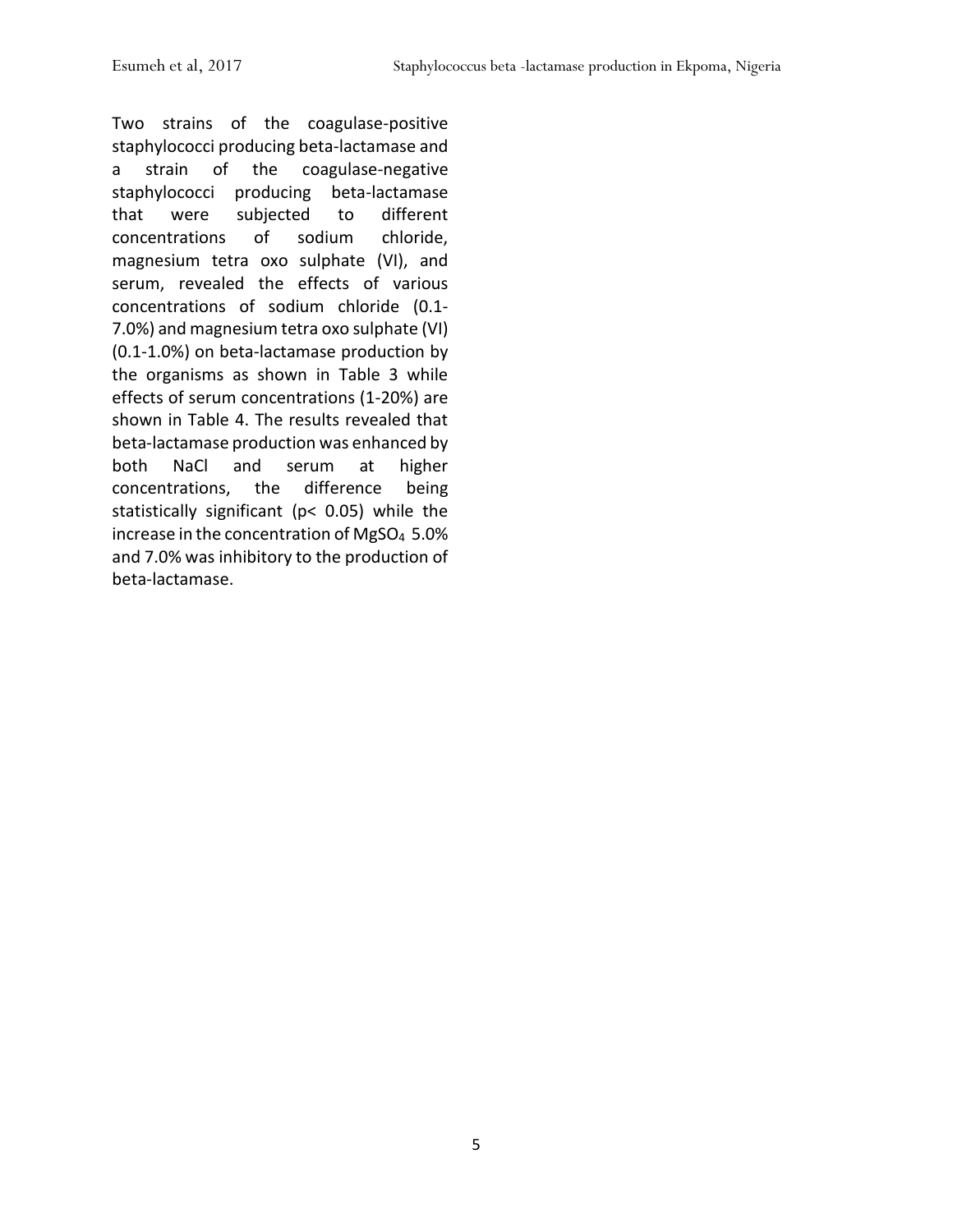|  |  | Table 1. Production of beta-lactamase among staphylococci |
|--|--|-----------------------------------------------------------|
|--|--|-----------------------------------------------------------|

| Organisms             | Total | (% )<br>of<br>No. | beta-lactamase No (%) of beta-lactamase |  |
|-----------------------|-------|-------------------|-----------------------------------------|--|
|                       |       | positive strains  | negative strains                        |  |
| Staphylococcus aureus | 23    | 4(17.4)           | 19 (82.6)                               |  |
| Coagulase-negative    | 12    | 3(25)             | 9(75)                                   |  |
| staphylococci         |       |                   |                                         |  |
| Total                 | 35    | 7 (20)            | 28 (80)                                 |  |

#### Table 2. Antibiotic resistance profile of staphylococci

| No (%) resistant to |                |        |          |          |          |           |          |          |           |          |
|---------------------|----------------|--------|----------|----------|----------|-----------|----------|----------|-----------|----------|
|                     |                |        |          |          |          |           |          |          |           |          |
| Bacterial Isolate   | No<br>of       | No     | AUG.     | TET.     | COT.     | AMX.      | GEN.     | CHL.     | CXC.      | ERY.     |
|                     | <b>Strains</b> | tested |          |          |          |           |          |          |           |          |
|                     |                |        |          |          |          |           |          |          |           |          |
| S. aureus           | 23             | 23     | 17(73.9) | 22(95.7) | 21(91.3) | 18 (78.3) | 22(95.7) | 18(78.3) | 21(91.3)  | 21(91.3) |
| Coagulase-          | 12             | 12     | 8(66.7)  | 12 (100) | 12 (100) | 8(66.7)   | 11(91.7) | 10(83.3) | 10(83.3)  | 11(91.7) |
| negative            |                |        |          |          |          |           |          |          |           |          |
| Staphylococci       |                |        |          |          |          |           |          |          |           |          |
| Total               | 35             | 35     | 25(71.4) | 34(97.1) | 33(94.3) | 26(74.3)  | 33(94.3) | 28 (80)  | 31 (88.6) | 32(91.4) |

KEY: AUG. Augmentin, COT. Cotrimoxazole, AMX. Amoxycillin, GEN. Gentamicin, CHL. Chloramphenicol CXC. Cloxacillin, ERY. Erythromycin

Table 3. Effects of sodium chloride and magnesium tetraoxosulphate VI on beta-lactamase production by staphylococci

|                                        |    | . <b>.</b>  |    |    |                          |    |                          |         |    |    |  |  |
|----------------------------------------|----|-------------|----|----|--------------------------|----|--------------------------|---------|----|----|--|--|
| Zone Diameter (mm) of salts on strains |    |             |    |    |                          |    |                          |         |    |    |  |  |
| Salt                                   | in | <b>NaCl</b> |    |    | MgSO <sub>4</sub>        |    |                          | Control |    |    |  |  |
| percentage                             |    |             |    |    |                          |    |                          |         |    |    |  |  |
| <b>Strains</b>                         |    | A           | B  |    | A                        | B  | C                        | A       | B  |    |  |  |
| 0.1                                    |    | 15          | 17 | 16 | 25                       | 20 | 22                       | 15      | 16 | 16 |  |  |
| 0.25                                   |    | 15          | 18 | 17 | 25                       | 20 | 22                       |         |    |    |  |  |
| 0.5                                    |    | 16          | 18 | 18 | 16                       | 20 | 15                       |         |    |    |  |  |
| 0.75                                   |    | 20          | 18 | 18 | 16                       | 20 | 15                       |         |    |    |  |  |
| 1.0                                    |    | 20          | 20 | 20 | 16                       | 16 | 15                       |         |    |    |  |  |
| 5.0                                    |    | 22          | 20 | 20 | $\overline{\phantom{a}}$ |    | $\overline{\phantom{0}}$ |         |    |    |  |  |
| 7.0                                    |    | 22          | 20 | 21 |                          |    | $\overline{\phantom{a}}$ |         |    |    |  |  |
|                                        |    |             |    |    |                          |    |                          |         |    |    |  |  |

\*A, B, and C designate different strains of beta-lactamase-producing staphylococci, A = *Staphylococcus aureus,* B = *Staphylococcus aureus,* C = Coagulase negative staphylococci Table 4. Effect of serum on beta-lactamase production by staphylococci

| Serum                 | Zone Diameter (mm) of inhibition produced by Staph. strains |                  |  |         |  |   |  |  |  |
|-----------------------|-------------------------------------------------------------|------------------|--|---------|--|---|--|--|--|
| concentration<br>(% ) |                                                             | serum on strains |  | Control |  |   |  |  |  |
| Staph. strains        |                                                             |                  |  |         |  | B |  |  |  |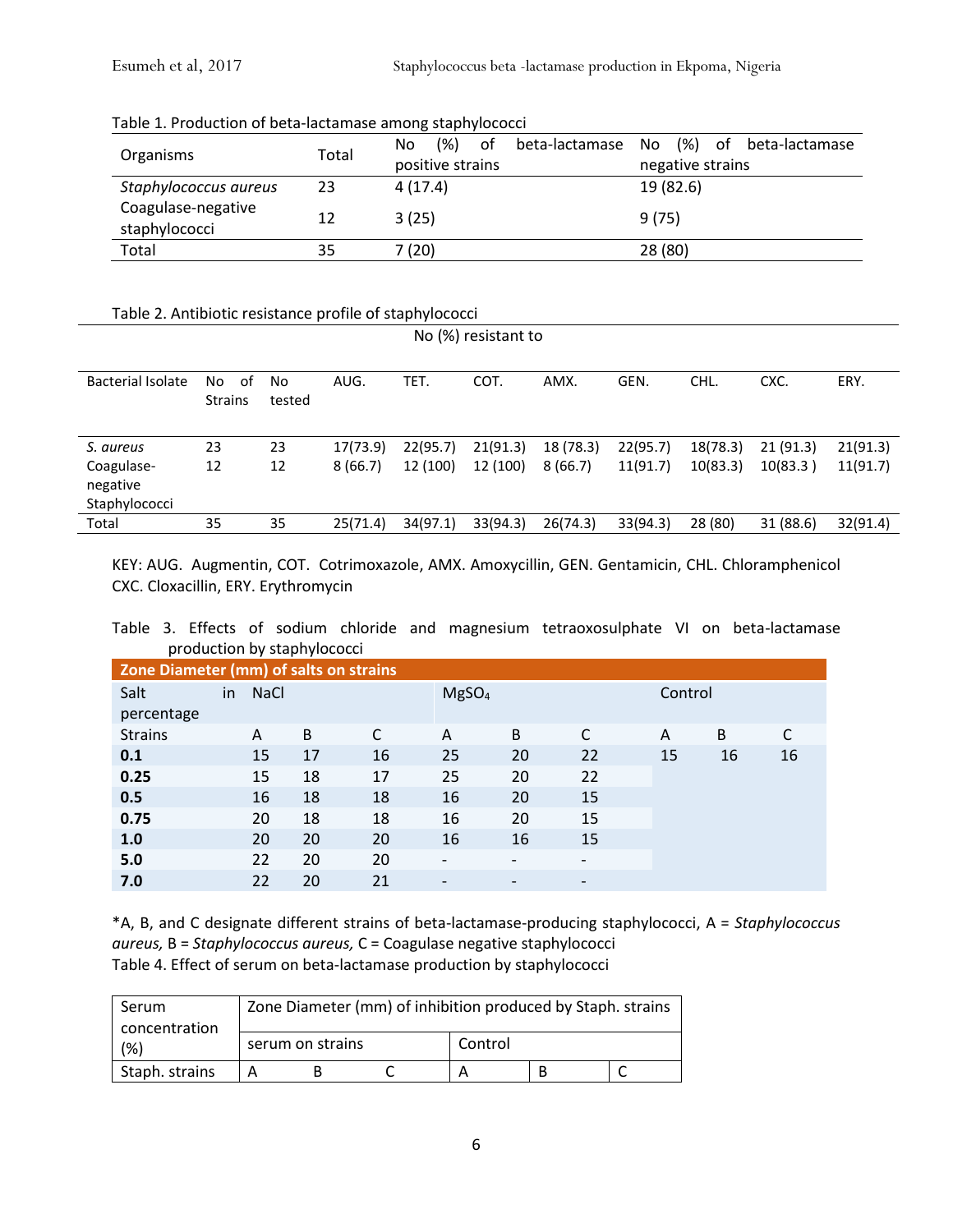| 0            | 10 | 11 | 11 | 15 | 16 | 16 |
|--------------|----|----|----|----|----|----|
| $\mathbf{1}$ | 10 | 11 | 11 |    |    |    |
| 5            | 10 | 11 | 11 |    |    |    |
| 10           | 10 | 11 | 11 |    |    |    |
| 15           | 15 | 13 | 15 |    |    |    |
| 20           | 15 | 13 | 15 |    |    |    |
|              |    |    |    |    |    |    |

\*A, B, and C designate different strains of beta-lactamase-producing staphylococci

A = *Staphylococcus aureus,* B = *Staphylococcus aureus,* C = Coagulase negative staphylococci

# **DISCUSSION**

For many years penicillin has been the most trusted and useful antibiotic in clinical practice. However, as a result of its widespread and prolonged usage, many pathogenic bacteria such as staphylococci have become resistant to it. In many cases, penicillin resistance results from the bacterium having acquired the ability to produce penicillinase (beta-lactamase)[9].

Of thirty-five strains of staphylococci that were investigated, 7(20%) were betalactamase producers. The prevalence rate of beta-lactamase production obtained in this study is very low compared to clinical cases where the high profile of beta-lactamase production was recorded in Nigeria which has been put between 70 and 80% [10, 11, 12]. This low rate of beta-lactamase production in this study may be attributed to the fact that *Staphylococcus* species isolates were obtained from the patient in a hospital and best practice may be one of the reasons that the transfer of plasmid within hospital strains was reduced despite the high rate of resistance to penicillin base antibiotics in this study. Antibiotic resistance, due to betalactamases, poses a clinical problem that may be approached by opting to use antibiotics of a different type, when possible, or using a combination of antibiotics. It has been suggested that the improvement and strengthening of existing institutional guideline about dispensing and use of antibiotics, the establishment of a surveillance group to monitor staphylococci resistance profile, and treatment of hospital personnel who are known carriers of multiresistant staphylococci strains are among steps that could be taken to reduce the high incidence of antibiotic resistance [15]. The use of chloramphenicol in ocular, skin infection and veterinary medicine against isolates of *Staphylococcus aureus* inform its inclusion in this study since early report have documented the use of chloramphenicol in treating *Staphylococcus aureus* obtained from various animals [18], Chloramphenicol and erythromycin, used together, to delay the emergence of resistant organisms,

Was the antibiotics of choice in the treatment of pneumonia due to penicillin-resistant strains of staphylococci[19], this study recorded 80% resistance for the tested isolates.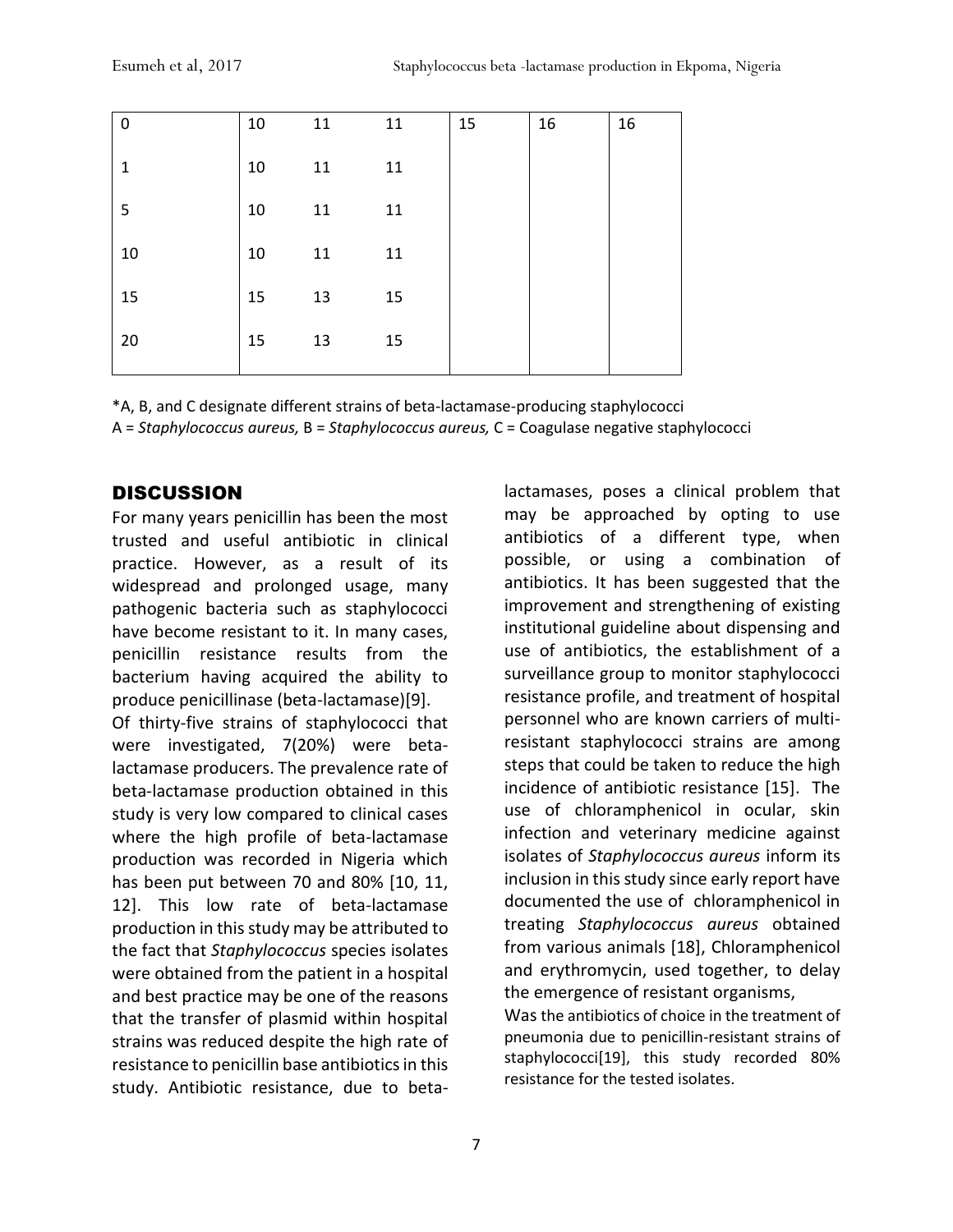On the effect of NaCl and serum on betalactamase production, the results showed that maximal beta-lactamase production was achieved at 5.0 and 7.0% NaCl showing that increasing concentrations of NaCl were accompanied by increased beta-lactamase productions, this may not be unconnected with the fact that *Staphylococcus species* grow well generally in the sodium chloride rich environment. At 1-10% serum, there was no effect on beta-lactamase production but at higher concentrations (15 and 20%), there was an increased beta-lactamase production amongst the three groups of isolates tested but was not statistically significant p>0.05. When we subjected the NaCl and serum to statistical analysis, there was a significant difference with p<0.05. From this study, it was found that Magnesium tetra oxo sulphate VI reduced betalactamase production as the concentration increases and completely inhibited betalactamase production at a concentration of 5.0g/ml and above. This shows that  $Mg^{2+}$  has an inhibitory effect on beta-lactamase production. Hence, magnesium ion could serve as a betalactamase inhibitor and could be combined with a β-lactam antibiotic.

#### **CONCLUSION**

This study shows the occurrence of betalactamase producers and high prevalence of antibiotic resistance among the staphylococci isolates investigated and underscores the need to stem this trend particularly among individuals who are vulnerable to staphylococcal infections. Also, the study has revealed the increasing induction of NaCl and serum as well as the inhibitory effect of  $MgSO<sup>4</sup>$  on beta-lactamase production.

#### REFERENCES

1. Brooks GF, Butel JS., and Morse SA. The staphylococci. In: Jawetz, Melnick and Adelberg's Medical Microbiology, 22nd edition. New York: McGrawHill Publica: p.197-202. 2002. 2. Coyle, M. B. *Manual of Antimicrobial susceptibility testing*. American Society for Microbiology. 2005.

3. Kernodle, DS. *Mechanisms of resistance to βlactam antibiotics*. In: Gram-positive pathogens. VA. Fischetti, RP. Novick, JJ. Ferretti, DA. Portnoy, and Jl. Rood, editors. American Society for Microbiology, Washington, D. C., U. S. A. 2000; pp. 609-620.

4. Leiker T. Beta-lactamase inhibitors. Accessed from [http://www.fhsu.edu/nursing/](http://www.fhsu.edu/nursing/%20%20%20%20%20%20%20%20%20otitis/bl_inhibit.html) 

 [otitis/bl\\_inhibit.html](http://www.fhsu.edu/nursing/%20%20%20%20%20%20%20%20%20otitis/bl_inhibit.html). 2000

5. Cheesbrough M. Biochemical tests to identify bacteria. In: *District Laboratory Practice in Tropical Countries*, Part 2: Low price edition. Cambridge University Press, United Kingdom, pp. 62-70, 2000.

6. Cruickshank R, Duguid, JP, Marmion BP., and Swain RH. *Medical Microbiology*, 12<sup>th</sup> edition. Churchill Livingstone, Pub. Co. Ltd., London. 1980; Pp. 356-366.

7. Odugbemi TO, Hafiz S. and McEntegart MG. Penicillinase-producing *Neisseria gonorrhoeae*: Detection by starch paper technique. *British Medical Journal*, 1977; 2:500.

8. Clinical Laboratory Standard Institute [CLSI]. Performance standard for antimicrobial susceptibility testing: Approved standard M2- M7, eighteenth informational supplement, CLSI document M100-S18. 2006.

9. Narayani TV, Shanmugam, JJ, Naseema, KK, Bhattacharya RN. and Shyamkrishnan, KG. Correlation between beta-lactamase production and MIC values against penicillin with coagulasenegative staphylococci. *Journal of Postgraduate Medicine*, 1989; 35: 147- 51.

10. Torimiro N, Moshood AA. and Eyiolawi SA. Analysis of beta-lactamase production and antibiotics resistance in *Staphylococcus aureus* strains. *Journal of Infectious Diseases and Immunity*, 2013; 5(3): 24-28.

11. Akindele AA, Adewuyi IK, Adefioye OA, Adedokun SA, and Olaolu AO. Antibiogram and beta-lactamase of *Staphylococcus aureus* isolated from human clinical specimens in a Tertiary Health Institution in Ile-Ife, Nigeria. *Am. Eurasian J. Sci. Res*., 2010; 5(4): 230-233.

12. Adegoke AA. and Komolafe AO. Multi-drug resistant *Staphylococcus aureus* in clinical cases in Ile-Ife, Southwest Nigeria. *International*